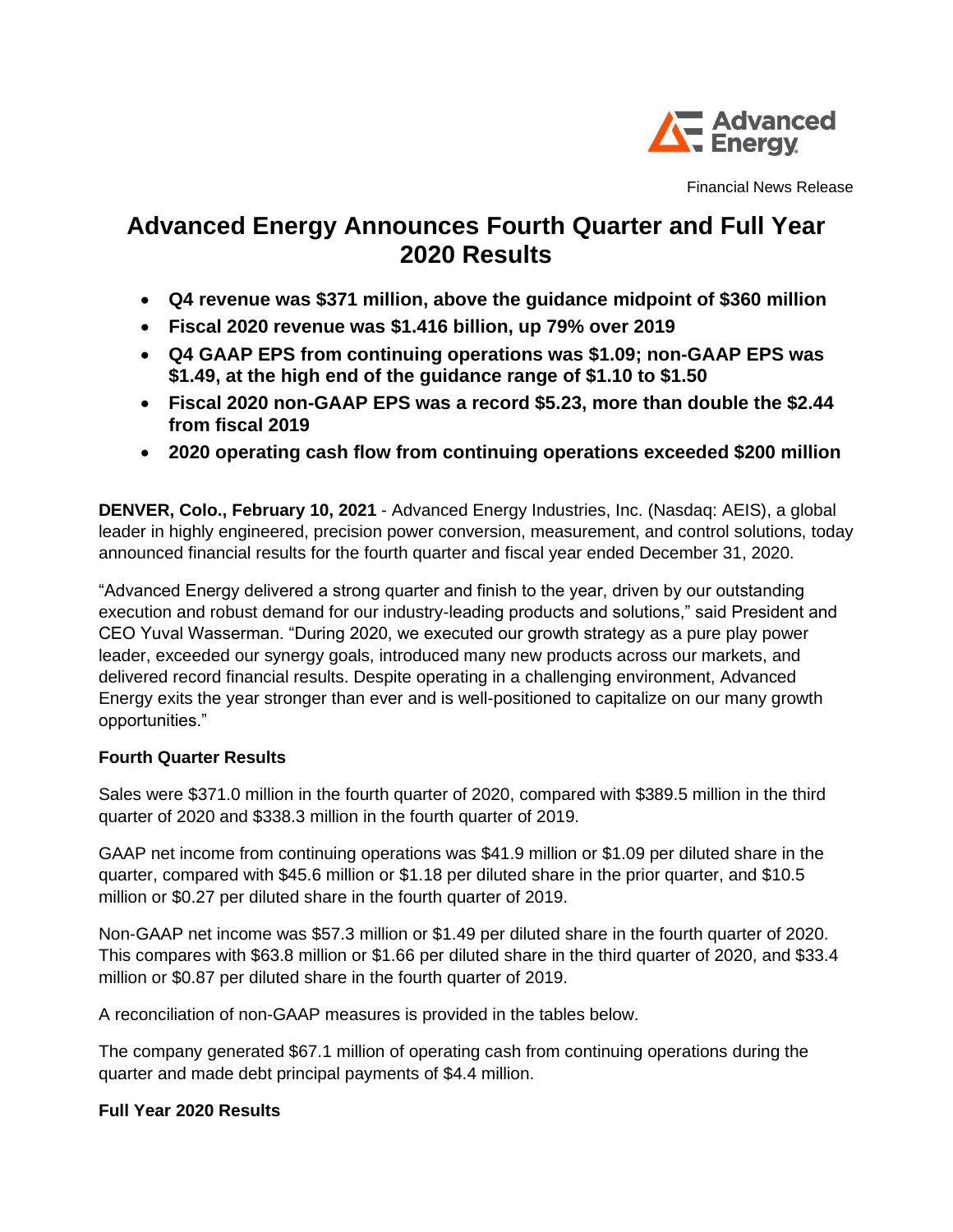Sales were \$1.42 billion in 2020 compared with \$788.9 million in 2019, an increase of 79%.

GAAP net income from continuing operations was \$135.2 million or \$3.51 per diluted share in 2020, compared with \$56.5 million or \$1.47 per diluted share in 2019.

Non-GAAP net income was \$201.5 million or \$5.23 per diluted share in 2020, compared to \$93.9 million or \$2.44 per diluted share in 2019.

The company generated \$202.2 million of operating cash from continuing operations in 2020 and ended the year with \$483.0 million in cash and marketable securities.

#### **Discontinued Operations**

The company's financial statements for all periods presented reflect results for the continuing precision power business, with the discontinued inverter business included in discontinued operations for all purposes. Further financial detail regarding the amounts related to the discontinued inverter business are available in the company's 2020 Annual Report on Form 10-K.

## **First Quarter 2021 Guidance**

Based on the company's current view, beliefs and assumptions, guidance for the first quarter of 2021 is within the following ranges.

|                                     | Q1 2021           |
|-------------------------------------|-------------------|
| Revenues                            | $$350M +/- $15M$  |
| GAAP EPS from continuing operations | $$1.02 +/- $0.15$ |
| Non-GAAP EPS                        | $$1.25 +/- $0.15$ |

# **Conference Call**

Management will host a conference call today, February 10, 2021 at 8:30 a.m. Eastern Time to discuss Advanced Energy's financial results. To register for the call please use this link (www.directeventreg.com/registration/event/3071896). A webcast will also be available on the company's investors web page at ir.advancedenergy.com**.**

# **About Advanced Energy**

Advanced Energy (Nasdaq: AEIS) is a global leader in the design and manufacturing of highly engineered, precision power conversion, measurement and control solutions for mission-critical applications and processes. AE's power solutions enable customer innovation in complex applications for a wide range of industries including semiconductor equipment, industrial, manufacturing, telecommunications, data center computing and healthcare. With engineering knowhow and responsive service and support around the globe, the company builds collaborative partnerships to meet technology advances, propel growth for its customers and innovate the future of power. Advanced Energy has devoted more than three decades to perfecting power for its global customers and is headquartered in Denver, Colorado, USA. For more information, visit www.advancedenergy.com.

Advanced Energy | Precision. Power. Performance.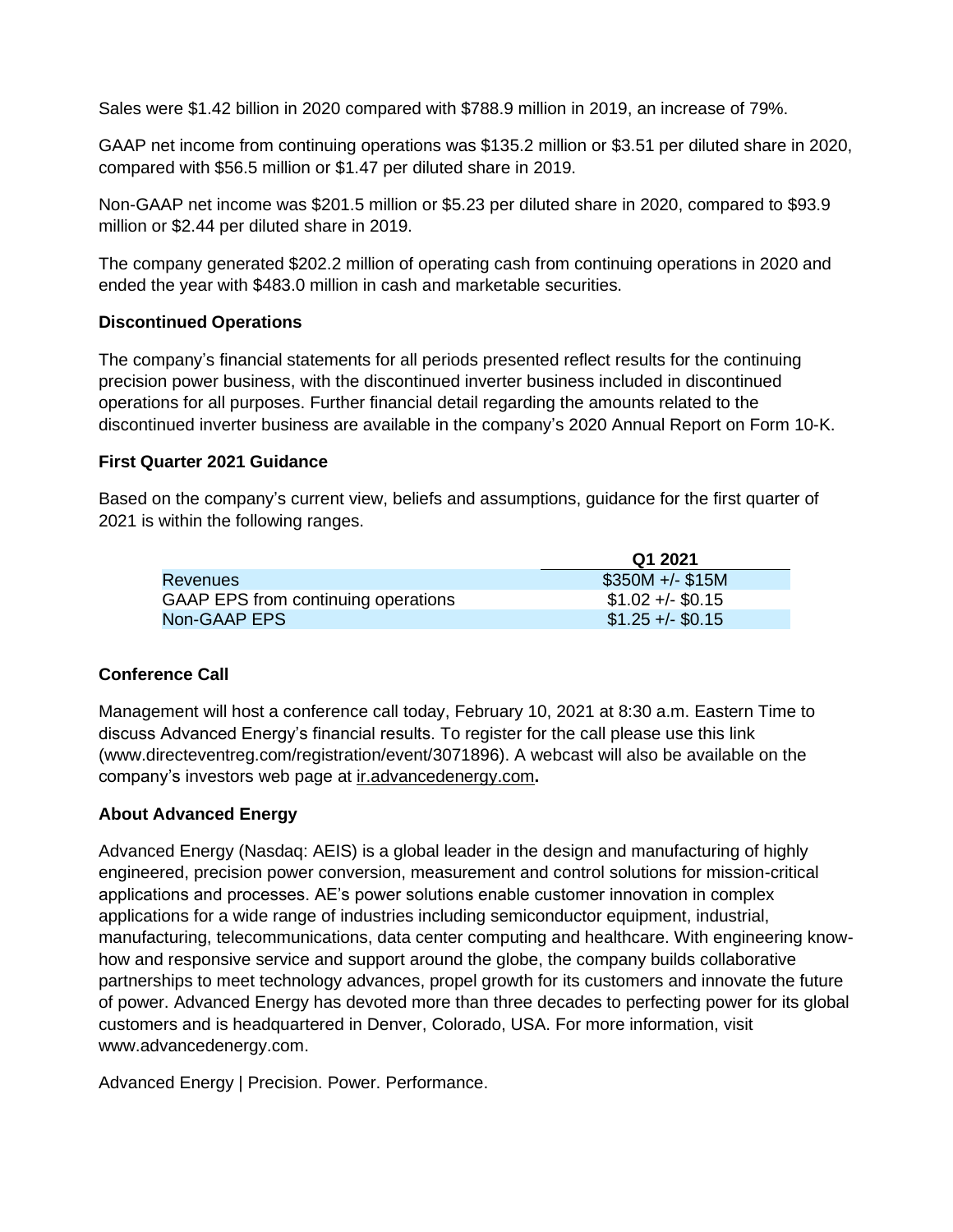### **For more information, contact:**

Brian Smith Advanced Energy (970) 407-6555 brian.smith@aei.com

### **Non-GAAP Measures**

This release includes GAAP and non-GAAP income and per-share earnings data and other GAAP and non-GAAP financial information. Advanced Energy's non-GAAP measures exclude the impact of non-cash related charges such as stock-based compensation and amortization of intangible assets, as well as discontinued operations, and non-recurring items such as acquisition-related costs and restructuring expenses. Beginning in Q2 2020, Advanced Energy's non-GAAP measures exclude non-cash unrealized foreign currency gains or losses that result from remeasurement to functional currency long-term obligations related to pension and operating lease liabilities as the remeasurement does not represent current economic exposure and is unrelated to our overall operating performance. These long-term obligations were acquired in connection with the Artesyn acquisition and the Company previously used derivatives to hedge the exposure; however, the Company has determined it will no longer hedge these non-economic exposures. The tax effect of our non-GAAP adjustments represents the anticipated annual tax rate applied to each non-GAAP adjustment after consideration of their respective book and tax treatments.

The non-GAAP measures included in this release are not in accordance with, or an alternative for, similar measures calculated under generally accepted accounting principles and may be different from non-GAAP measures used by other companies. In addition, these non-GAAP measures are not based on any comprehensive set of accounting rules or principles. Advanced Energy believes that these non-GAAP measures provide useful information to management and investors to evaluate business performance without the impacts of certain non-cash charges, non-economic foreign currency remeasurements, and other cash charges which are not part of the company's usual operations. The company uses these non-GAAP measures to assess performance against business objectives, make business decisions, develop budgets, forecast future periods, assess trends and evaluate financial impacts of various scenarios. In addition, management's incentive plans include these non-GAAP measures as criteria for achievements. Additionally, the company believes that these non-GAAP measures, in combination with its financial results calculated in accordance with GAAP, provide investors with additional perspective. While some of the excluded items may be incurred and reflected in the company's GAAP financial results in the foreseeable future, the company believes that the items excluded from certain non-GAAP measures do not accurately reflect the underlying performance of its continuing operations for the period in which they are incurred. The use of non-GAAP measures has limitations in that such measures do not reflect all of the amounts associated with the company's results of operations as determined in accordance with GAAP, and these measures should only be used to evaluate the company's results of operations in conjunction with the corresponding GAAP measures. Please refer to the Form 8-K regarding this release furnished today to the Securities and Exchange Commission.

#### **Forward-Looking Statements**

The company's guidance with respect to anticipated financial results, potential future growth and profitability, future business mix, expectations regarding future market trends, future performance within specific markets and other statements herein or made on the above-announced conference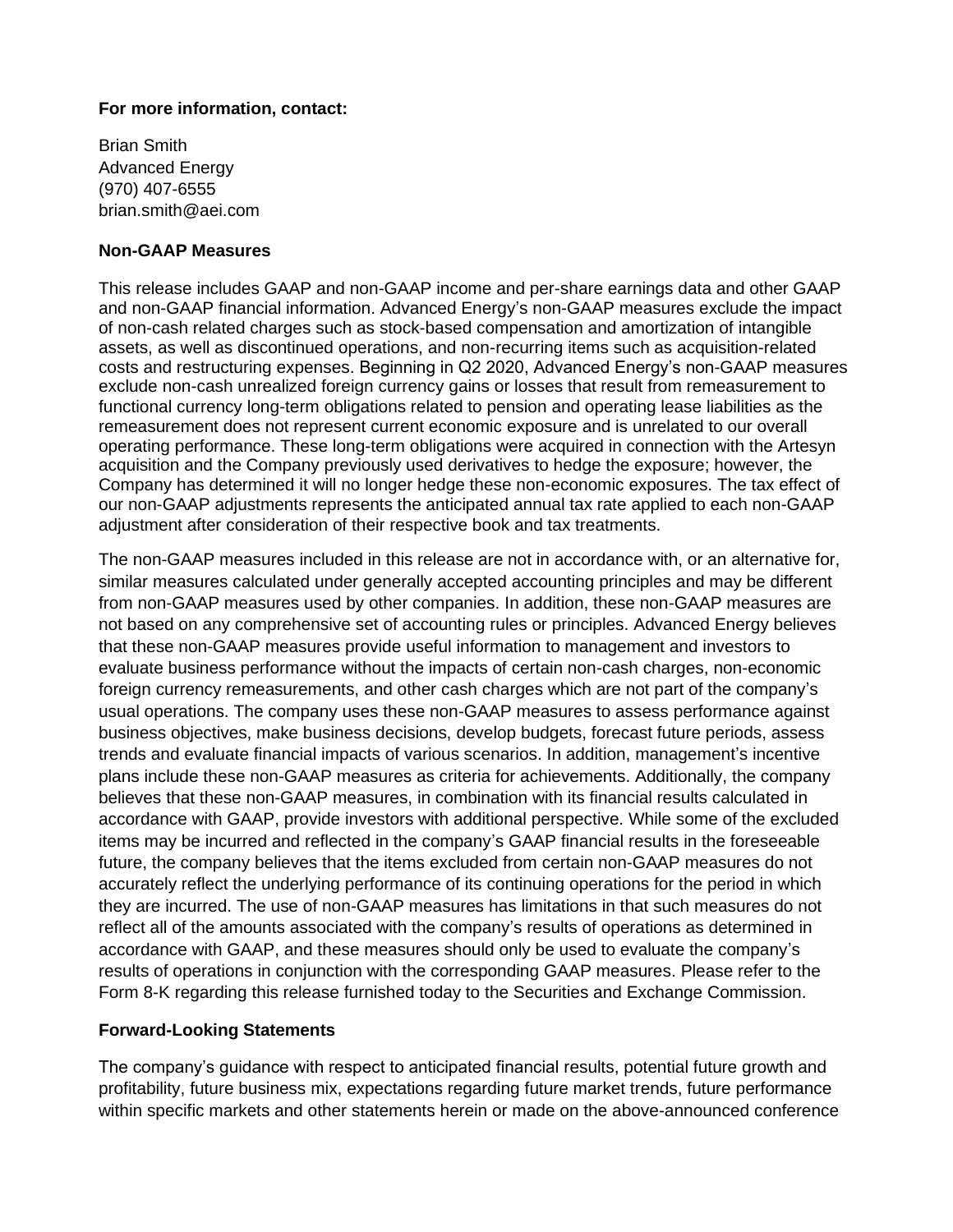call that are not historical information are forward-looking statements within the meaning of Section 27A of the Securities Act of 1933 and Section 21E of the Securities Exchange Act of 1934. Forward-looking statements are subject to known and unknown risks and uncertainties that could cause actual results to differ materially from those expressed or implied by such statements. Such risks and uncertainties include, but are not limited to: (a) the effects of global macroeconomic conditions upon demand for our products and services; (b) the volatility and cyclicality of the industries the company serves, particularly the semiconductor industry; (c) delays in capital spending by end-users in our served markets; (d) the risks and uncertainties related to the integration of Artesyn Embedded Power including the optimization and reduction of our global manufacturing sites; (e) the continuing spread of COVID-19 and its potential adverse impact on our product manufacturing, research & development, supply chain, services and administrative operations; (f) the accuracy of the company's estimates related to fulfilling solar inverter product warranty and post-warranty obligations; (g) the company's ability to realize its plan to avoid additional costs after the solar inverter wind-down; (h) the accuracy of the company's assumptions on which its financial statement projections are based; (i) the impact of product price changes, which may result from a variety of factors; (j) the timing of orders received from customers; (k) the company's ability to realize benefits from cost improvement efforts including avoided costs, restructuring plans and inorganic growth; (l) the company's ability to obtain in a timely manner the materials necessary to manufacture its products; (m) unanticipated changes to management's estimates, reserves or allowances; (n) changes and adjustments to the tax expense and benefits related to the U.S. tax reform that was enacted in late 2017; and (o) the impact of political, economic and policy tensions and conflicts between China and the United States including, but not limited to, trade wars and export restrictions between the two countries, China's national security law for Hong Kong, and China's expansion of control over the South China Sea, any of which could negatively impact our customers' and our presence, operations, and financial results. These and other risks are described in Advanced Energy's Form 10-K, Forms 10-Q and other reports and statements filed with the Securities and Exchange Commission (the "SEC"). These reports and statements are available on the SEC's website at www.sec.gov. Copies may also be obtained from Advanced Energy's investor relations page at ir.advanced-energy.com or by contacting Advanced Energy's investor relations at 970-407-6555. Forward-looking statements are made and based on information available to the company on the date of this press release. Aspirational goals and targets discussed on the conference call or in the presentation materials should not be interpreted in any respect as guidance. The company assumes no obligation to update the information in this press release.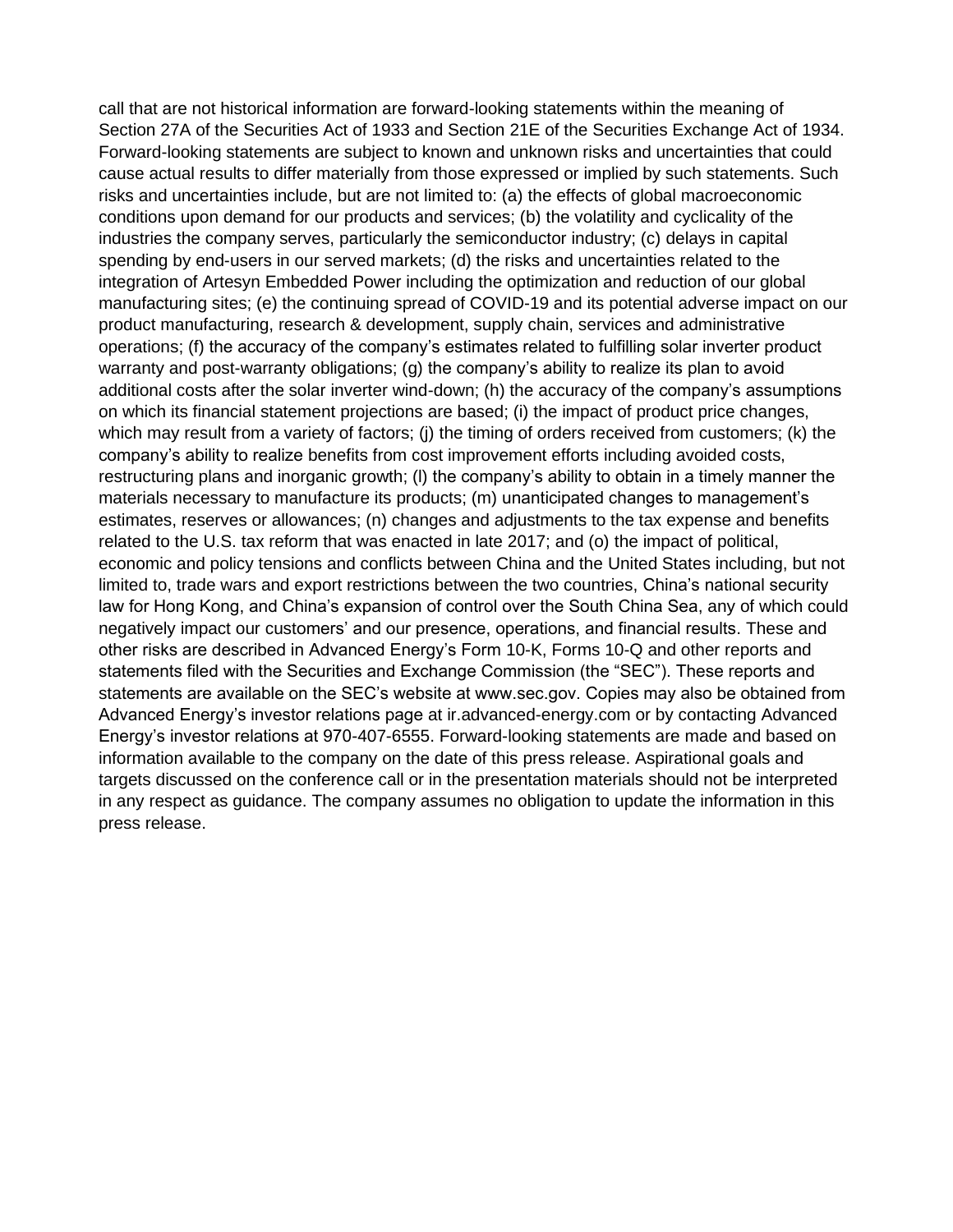#### **ADVANCED ENERGY INDUSTRIES, INC. CONDENSED CONSOLIDATED STATEMENTS OF OPERATIONS (in thousands, except per share data)**

| December 31,<br>December 31,<br>September 30,<br>2020<br>2019<br>2020<br>2020<br>Unaudited<br>Unaudited<br>Unaudited<br>Sales, net:<br>\$337,479<br>\$311,618<br>\$<br>\$1,296,867<br>Product<br>358,257<br>33,490<br>26,650<br>31,264<br>Services<br>118,959 | 2019<br>\$678,061<br>110,887<br>788,948<br>416,976<br>56,320<br>473,296 |
|---------------------------------------------------------------------------------------------------------------------------------------------------------------------------------------------------------------------------------------------------------------|-------------------------------------------------------------------------|
|                                                                                                                                                                                                                                                               |                                                                         |
|                                                                                                                                                                                                                                                               |                                                                         |
|                                                                                                                                                                                                                                                               |                                                                         |
|                                                                                                                                                                                                                                                               |                                                                         |
|                                                                                                                                                                                                                                                               |                                                                         |
|                                                                                                                                                                                                                                                               |                                                                         |
| 370,969<br>338,268<br>389,521<br>1,415,826<br>Total sales, net                                                                                                                                                                                                |                                                                         |
| Cost of sales:                                                                                                                                                                                                                                                |                                                                         |
| 212,526<br>Product<br>209,579<br>220,149<br>816,329                                                                                                                                                                                                           |                                                                         |
| 15,841<br>13,447<br>15,587<br>57,628<br>Services                                                                                                                                                                                                              |                                                                         |
| 225,420<br>225,973<br>235,736<br>Total cost of sales<br>873,957                                                                                                                                                                                               |                                                                         |
| 112,295<br>145,549<br>153,785<br>541,869<br>Gross profit                                                                                                                                                                                                      | 315,652                                                                 |
| 39.2 %<br>33.2 %<br>39.5 %<br>38.3 %                                                                                                                                                                                                                          | 40.0 %                                                                  |
| Operating expenses:                                                                                                                                                                                                                                           |                                                                         |
| Research and development<br>36,529<br>33,828<br>36,807<br>143,961                                                                                                                                                                                             | 101,503                                                                 |
| Selling, general and administrative<br>42,944<br>49,528<br>51,481<br>188,590                                                                                                                                                                                  | 142,555                                                                 |
| Amortization of intangible assets<br>5,065<br>5,319<br>5,049<br>20,129                                                                                                                                                                                        | 12,168                                                                  |
| Restructuring expense<br>5,226<br>1,418<br>1,494<br>13,166                                                                                                                                                                                                    | 5,038                                                                   |
| 89,764<br>90,093<br>94,831<br>Total operating expenses<br>365,846                                                                                                                                                                                             | 261,264                                                                 |
| Operating income<br>55,785<br>22,202<br>58,954<br>176,023                                                                                                                                                                                                     | 54,388                                                                  |
| Other income (expense), net<br>(6, 221)<br>(4, 843)<br>(6, 558)<br>(17, 876)                                                                                                                                                                                  | 12,806                                                                  |
| Income from continuing operations, before                                                                                                                                                                                                                     |                                                                         |
| 17,359<br>158,147<br>income taxes<br>49,564<br>52,396                                                                                                                                                                                                         | 67,194                                                                  |
| 6,783<br>Provision (benefit) for income taxes<br>7,703<br>6,880<br>22,996                                                                                                                                                                                     | 10,699                                                                  |
| 41,861<br>10,479<br>135,151<br>Income from continuing operations<br>45,613                                                                                                                                                                                    | 56,495                                                                  |
| Income (loss) from discontinued operations,                                                                                                                                                                                                                   |                                                                         |
| net of income taxes<br>(210)<br>50<br>(421)                                                                                                                                                                                                                   | 8,480                                                                   |
| 45,663<br>41,861<br>134,730<br>10,269<br>Net income                                                                                                                                                                                                           | 64,975                                                                  |
| Income from continuing operations                                                                                                                                                                                                                             |                                                                         |
| attributable to noncontrolling interest<br>5<br>20<br>36<br>55                                                                                                                                                                                                | 34                                                                      |
| Net income attributable to Advanced                                                                                                                                                                                                                           |                                                                         |
| 41,841<br>10,264<br>\$<br>45,627<br>Energy Industries, Inc.<br>134,675<br>\$<br>\$<br>\$                                                                                                                                                                      | 64,941                                                                  |
| Basic weighted-average common shares                                                                                                                                                                                                                          |                                                                         |
| outstanding<br>38,280<br>38,341<br>38,325<br>38,314                                                                                                                                                                                                           | 38,281                                                                  |
| Diluted weighted-average common shares                                                                                                                                                                                                                        |                                                                         |
| outstanding<br>38,533<br>38,554<br>38,528<br>38,542                                                                                                                                                                                                           | 38,495                                                                  |
| Earnings per share attributable to<br><b>Advanced Energy Industries, Inc:</b>                                                                                                                                                                                 |                                                                         |
| Continuing operations:                                                                                                                                                                                                                                        |                                                                         |
| \$<br>\$<br>\$<br>Basic earnings per share<br>1.09<br>0.27<br>\$<br>1.19<br>3.53<br>\$                                                                                                                                                                        | 1.47                                                                    |
| \$<br>\$<br>\$<br>\$<br>0.27<br>\$<br>Diluted earnings per share<br>1.09<br>1.18<br>3.51                                                                                                                                                                      | 1.47                                                                    |
| Discontinued operations:                                                                                                                                                                                                                                      |                                                                         |
| \$<br>Basic earnings (loss) per share<br>\$<br>(0.01)<br>\$<br>\$<br>(0.01)<br>\$                                                                                                                                                                             | 0.22                                                                    |
| \$<br>\$<br>\$<br>\$<br>(0.01)<br>Diluted earnings (loss) per share<br>(0.01)<br>\$                                                                                                                                                                           | 0.22                                                                    |
| Net income:                                                                                                                                                                                                                                                   |                                                                         |
| <b>Basic earnings per share</b><br>\$<br>\$<br>1.09<br>0.27<br>\$<br>1.19<br>\$<br>3.52<br>\$<br>\$<br>\$<br>\$<br>\$<br>0.27<br>Diluted earnings per share<br>1.09<br>3.50<br>\$<br>1.19                                                                     | 1.70<br>1.69                                                            |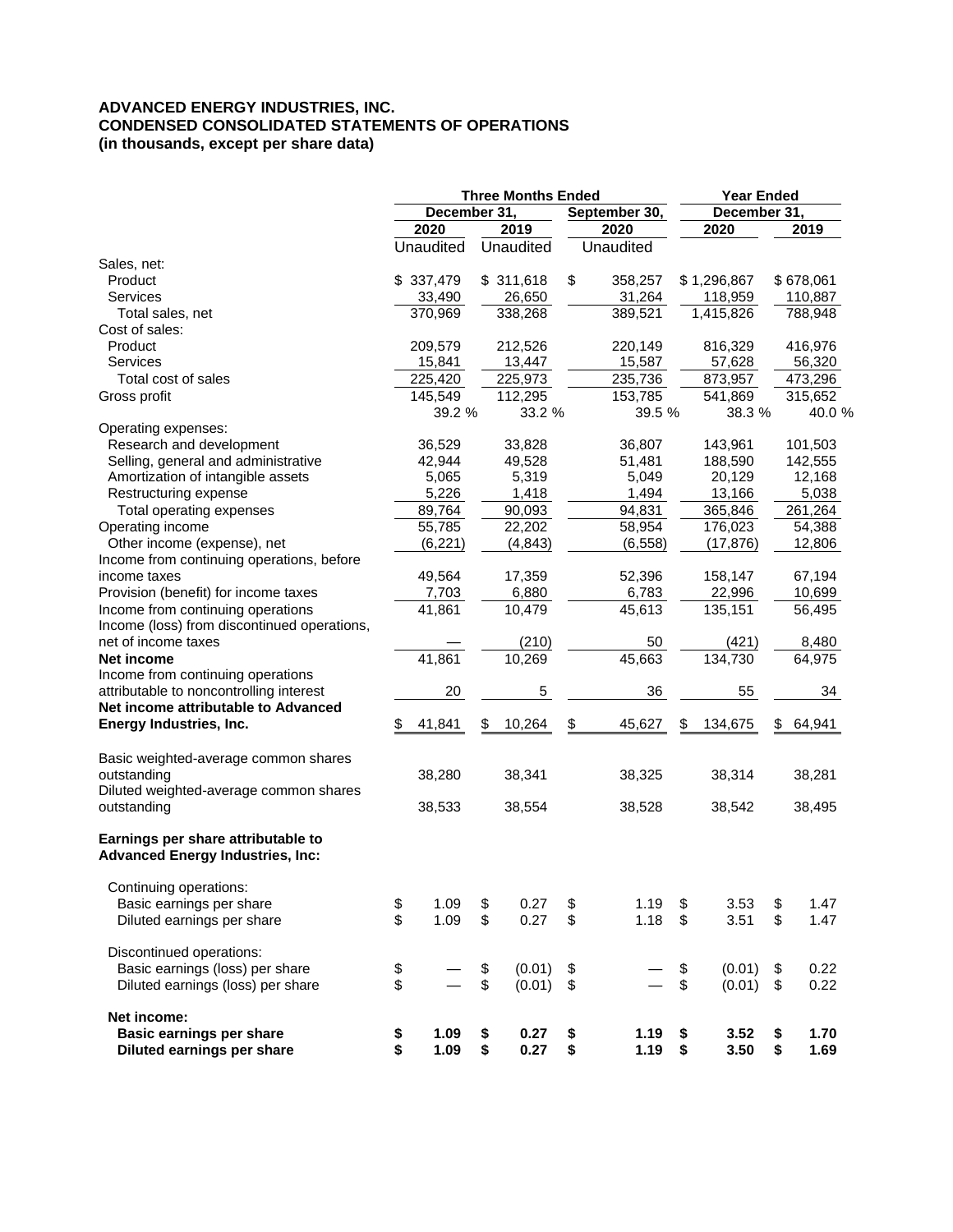#### **ADVANCED ENERGY INDUSTRIES, INC. CONDENSED CONSOLIDATED BALANCE SHEETS (in thousands)**

|                                                | December 31,<br>2020 | December 31,<br>2019 |  |  |  |
|------------------------------------------------|----------------------|----------------------|--|--|--|
| <b>ASSETS</b>                                  |                      |                      |  |  |  |
| Current assets:                                |                      |                      |  |  |  |
| Cash and cash equivalents                      | \$<br>480,368        | \$<br>346,441        |  |  |  |
| Marketable securities                          | 2,654                | 2,614                |  |  |  |
| Accounts and other receivable, net             | 235,178              | 246,564              |  |  |  |
| Inventories                                    | 221,346              | 230,019              |  |  |  |
| Income taxes receivable                        | 5,778                | 4,245                |  |  |  |
| Other current assets                           | 35,899               | 36,855               |  |  |  |
| <b>Total current assets</b>                    | 981,223              | 866,738              |  |  |  |
| Property and equipment, net                    | 114,731              | 108,109              |  |  |  |
| Operating lease right-of-use assets            | 103,858              | 105,404              |  |  |  |
| Deposits and other assets                      | 19,101               | 22,556               |  |  |  |
| Goodwill and intangible assets, net            | 378,922              | 386,943              |  |  |  |
| Deferred income tax assets                     | 50,801               | 42,656               |  |  |  |
| Total assets                                   | \$<br>1,648,636      | \$<br>1,532,406      |  |  |  |
| LIABILITIES AND STOCKHOLDERS' EQUITY           |                      |                      |  |  |  |
| <b>Current liabilities:</b>                    |                      |                      |  |  |  |
| Accounts payable                               | \$<br>125,224        | \$<br>170,671        |  |  |  |
| Other accrued expenses                         | 138,055              | 113,849              |  |  |  |
| Current portion of long-term debt              | 17,500               | 17,500               |  |  |  |
| Current portion of operating lease liabilities | 16,592               | 18,312               |  |  |  |
| <b>Total current liabilities</b>               | 297,371              | 320,332              |  |  |  |
| Long-term debt                                 | 304,546              | 321,527              |  |  |  |
| Non-current liabilities                        | 231,379              | 213,287              |  |  |  |
| Long-term liabilities                          | 535,925              | 534,814              |  |  |  |
| <b>Total liabilities</b>                       | 833,296              | 855,146              |  |  |  |
| Advanced Energy stockholders' equity           | 814,739              | 676,714              |  |  |  |
| Noncontrolling interest                        | 601                  | 546                  |  |  |  |
| Total stockholders' equity                     | 815,340              | 677,260              |  |  |  |
| Total liabilities and stockholders' equity     | \$<br>1,648,636      | \$<br>1,532,406      |  |  |  |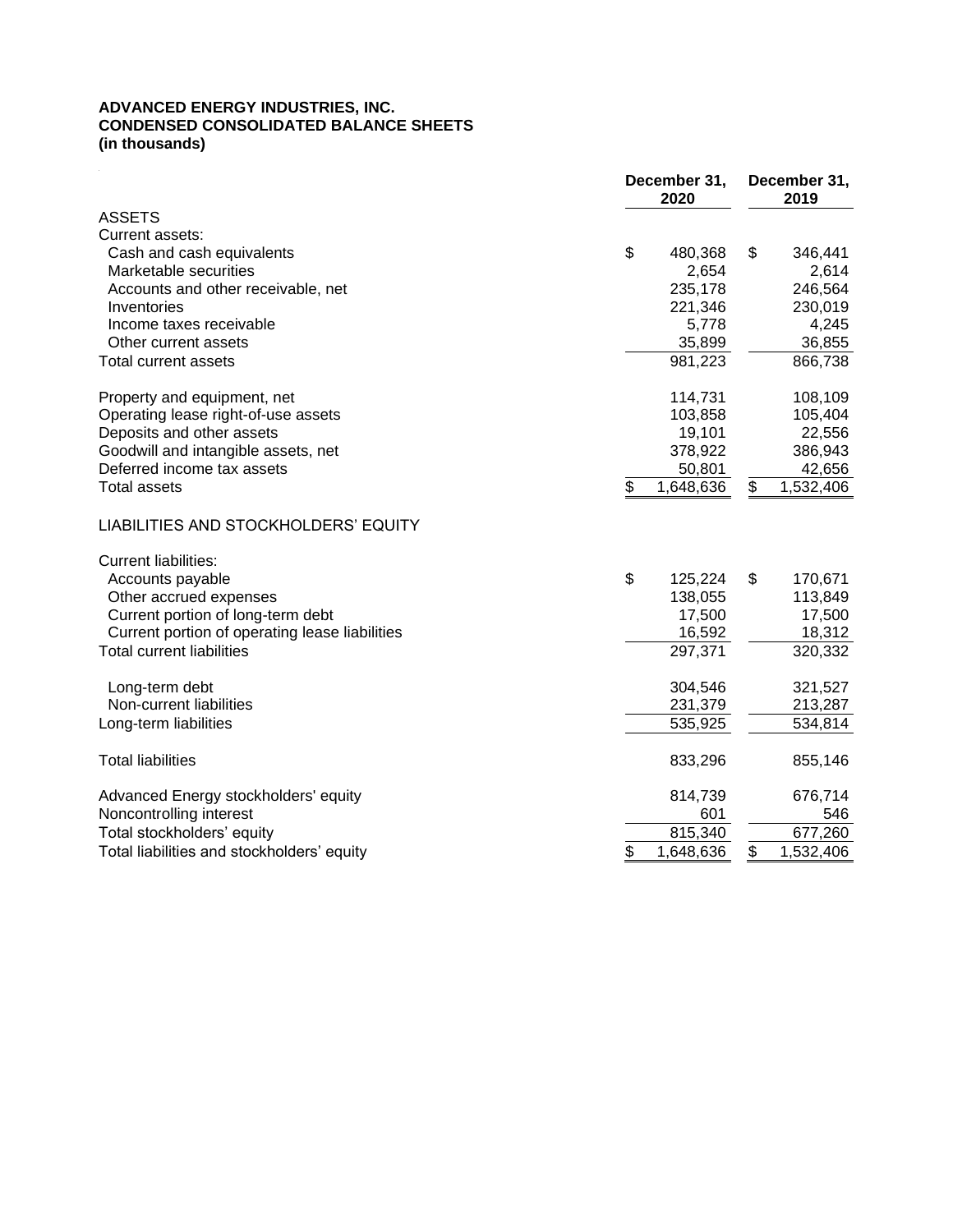#### **ADVANCED ENERGY INDUSTRIES, INC. CONDENSED CONSOLIDATED STATEMENT OF CASH FLOWS (in thousands)**

|                                                                                      | Year Ended December 31, |                |    |               |
|--------------------------------------------------------------------------------------|-------------------------|----------------|----|---------------|
|                                                                                      |                         | 2020           |    | 2019          |
| <b>CASH FLOWS FROM OPERATING ACTIVITIES:</b>                                         |                         |                |    |               |
| Net income                                                                           | \$                      | 134,730        | \$ | 64,975        |
| Income (loss) from discontinued operations, net of income taxes                      |                         | (421)          |    | 8,480         |
| Income from continuing operations, net of income taxes                               |                         | 135,151        |    | 56,495        |
| Adjustments to reconcile net income to net cash provided by operating<br>activities: |                         |                |    |               |
| Depreciation and amortization                                                        |                         | 47,770         |    | 26,147        |
| Stock-based compensation expense                                                     |                         | 12,272         |    | 7,327         |
| Provision (benefit) for deferred income taxes                                        |                         | (622)          |    | 1,015         |
| Gain on sale of central inverter service business                                    |                         |                |    | (14, 795)     |
| Discount on notes receivable                                                         |                         | 721            |    | 1,100         |
| Net loss on disposal of assets                                                       |                         | 1,296          |    | 700           |
| Changes in operating assets and liabilities, net of assets acquired                  |                         | 5,571          |    | (30,090)      |
|                                                                                      |                         | 202,159        |    | 47,899        |
| Net cash from operating activities from continuing operations                        |                         |                |    |               |
| Net cash from operating activities from discontinued operations                      |                         | (923)          |    | 493<br>48,392 |
| Net cash from operating activities<br><b>CASH FLOWS FROM INVESTING ACTIVITIES:</b>   |                         | 201,236        |    |               |
|                                                                                      |                         |                |    |               |
| Proceeds from sale of marketable securities                                          |                         | 3              |    | 1,742         |
| Acquisitions, net of cash acquired<br>Issuance of notes receivable                   |                         | (5, 476)       |    | (366, 101)    |
|                                                                                      |                         | (1,000)<br>116 |    | (4,300)       |
| Proceeds from sale of property and equipment                                         |                         |                |    |               |
| Purchases of property and equipment                                                  |                         | (36, 483)      |    | (25, 188)     |
| Net cash from investing activities from continuing operations                        |                         | (42, 840)      |    | (393, 847)    |
| Net cash from investing activities from discontinued operations                      |                         |                |    |               |
| Net cash from investing activities                                                   |                         | (42, 840)      |    | (393, 847)    |
| <b>CASH FLOWS FROM FINANCING ACTIVITIES:</b>                                         |                         |                |    |               |
| Net proceeds from long-term borrowings                                               |                         |                |    | 347,486       |
| Payments on long-term borrowings                                                     |                         | (17,500)       |    | (8,750)       |
| Purchase and retirement of common stock                                              |                         | (11,630)       |    |               |
| Net receipts (payments) related to stock-based award activities                      |                         | (482)          |    | 104           |
| Net cash from financing activities from continuing operations                        |                         | (29, 612)      |    | 338,840       |
| Net cash from financing activities from discontinued operations                      |                         |                |    |               |
| Net cash from in financing activities                                                |                         | (29, 612)      |    | 338,840       |
| <b>EFFECT OF CURRENCY TRANSLATION ON CASH</b>                                        |                         | 5,143          |    | (1, 496)      |
| <b>NET CHANGE IN CASH AND CASH EQUIVALENTS</b>                                       |                         | 133,927        |    | (8, 111)      |
| CASH AND CASH EQUIVALENTS, beginning of period                                       |                         | 346,441        |    | 354,552       |
| CASH AND CASH EQUIVALENTS, end of period                                             |                         | 480,368        |    | 346,441       |
| Less cash and cash equivalents from discontinued operations                          |                         |                |    |               |
| CASH AND CASH EQUIVALENTS FROM CONTINUING OPERATIONS, end                            |                         |                |    |               |
| of period                                                                            | \$                      | 480,368        | \$ | 346,441       |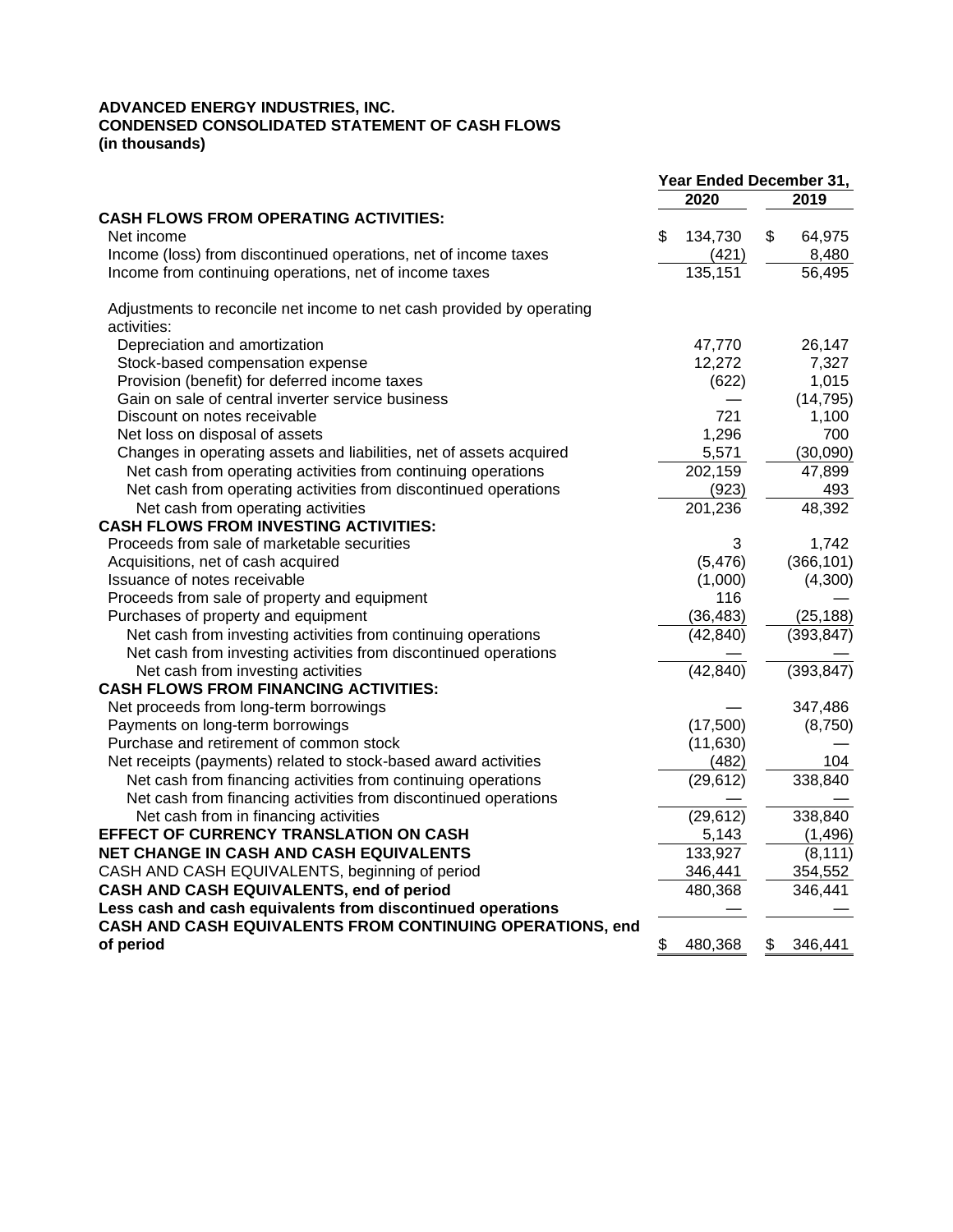#### **ADVANCED ENERGY INDUSTRIES, INC. SUPPLEMENTAL INFORMATION (UNAUDITED) (in thousands)**

| <b>Net Sales by Product Line</b> |              | <b>Three Months Ended</b> |                               |         |  |             | <b>Year Ended</b> |      |      |  |
|----------------------------------|--------------|---------------------------|-------------------------------|---------|--|-------------|-------------------|------|------|--|
|                                  | December 31, |                           | December 31,<br>September 30, |         |  |             |                   |      |      |  |
|                                  | 2020         | 2019                      | 2020                          |         |  |             |                   | 2020 | 2019 |  |
| Semiconductor Equipment          | \$165,757    | \$125,108                 |                               | 167,058 |  | 611,864     | \$403,018         |      |      |  |
| Industrial & Medical             | 93.769       | 96,736                    |                               | 87,013  |  | 313,646     | 245,992           |      |      |  |
| Data Center Computing            | 65.299       | 77.940                    |                               | 87.741  |  | 322.539     | 91,438            |      |      |  |
| Telecom & Networking             | 46,144       | 38.484                    |                               | 47,709  |  | 167.777     | 48,500            |      |      |  |
| Total                            | \$370,969    | \$338,268                 |                               | 389,521 |  | \$1,415,826 | 788,948           |      |      |  |

| <b>Net Sales by Geographic Region</b> |           | <b>Three Months Ended</b>     | <b>Year Ended</b> |         |              |           |           |
|---------------------------------------|-----------|-------------------------------|-------------------|---------|--------------|-----------|-----------|
|                                       |           | December 31,<br>September 30, |                   |         | December 31, |           |           |
|                                       | 2020      | 2019                          |                   | 2020    |              | 2020      | 2019      |
| North America                         | \$183,101 | \$172,697                     |                   | 190,629 |              | 687.814   | \$373,634 |
| Asia                                  | 144,505   | 117,559                       |                   | 180,660 |              | 606,893   | 295,155   |
| Europe                                | 41.919    | 47.264                        |                   | 17,886  |              | 117,990   | 119.427   |
| <b>Other Countries</b>                | 1.444     | 748                           |                   | 346     |              | 3.129     | 732       |
| Total                                 | \$370,969 | \$338,268                     |                   | 389,521 |              | 1,415,826 | \$788,948 |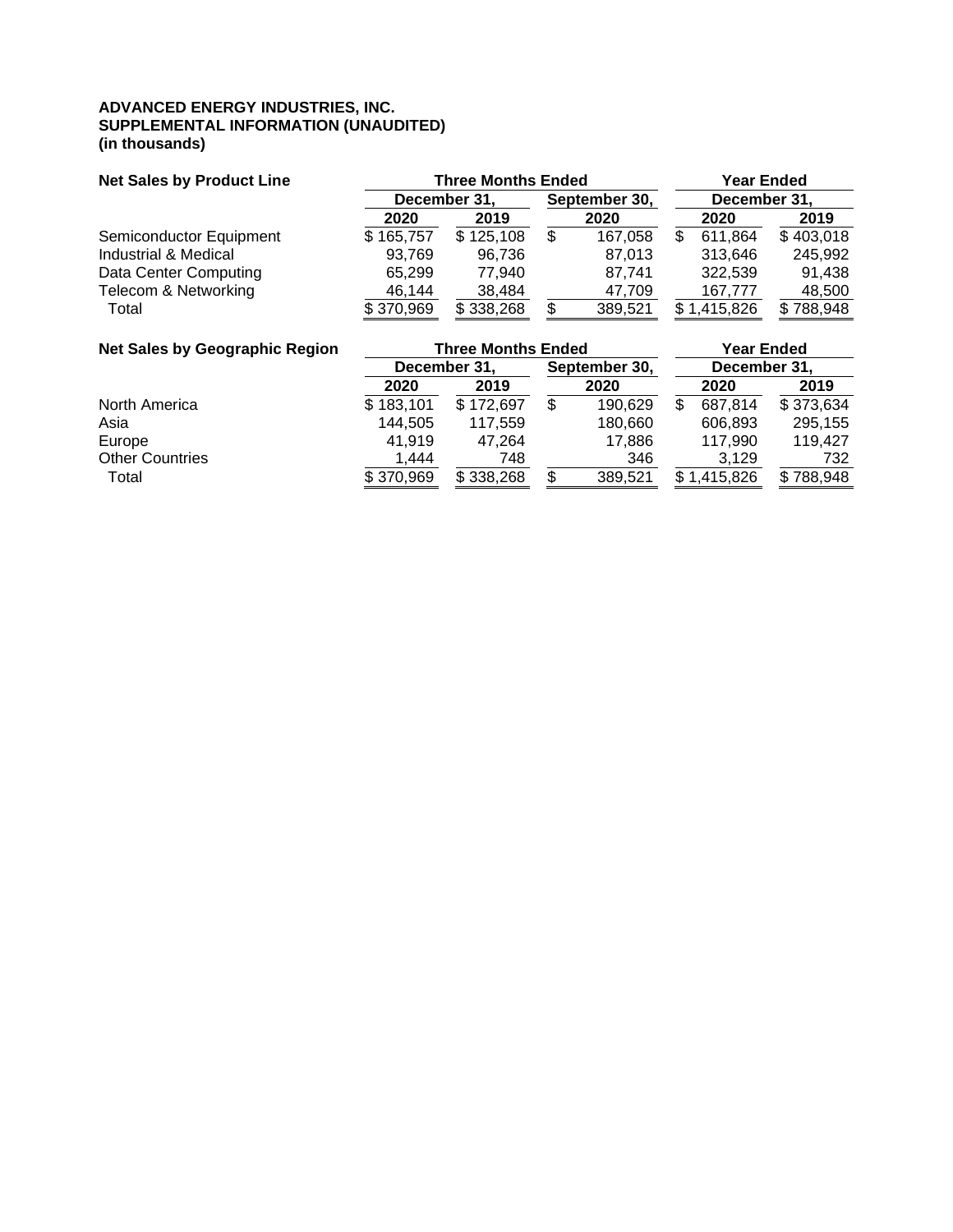#### **ADVANCED ENERGY INDUSTRIES, INC. SELECTED OTHER DATA (UNAUDITED) (in thousands)**

# **Reconciliation of Non-GAAP measure - operating expenses and operating income, excluding**

| certain items                        |              | <b>Three Months Ended</b> | <b>Year Ended</b> |              |           |  |
|--------------------------------------|--------------|---------------------------|-------------------|--------------|-----------|--|
|                                      |              | December 31,              | September 30,     | December 31, |           |  |
|                                      | 2020<br>2019 |                           | 2020              | 2020         | 2019      |  |
| Gross profit from continuing         |              |                           |                   |              |           |  |
| operations, as reported              | \$145,549    | \$112,295                 | \$<br>153,785     | \$541,869    | \$315,652 |  |
| Adjustments to gross profit:         |              |                           |                   |              |           |  |
| Stock-based compensation             | 122          | 160                       | 67                | 567          | 525       |  |
| Facility expansion, relocation costs |              |                           |                   |              |           |  |
| and other                            | 741          | 2,229                     | 1,095             | 4,349        | 3,891     |  |
| Acquisition-related costs            | 25           | 6,784                     |                   | 5,381        | 8,290     |  |
| Non-GAAP gross profit                | 146,437      | 121,468                   | 154,947           | 552,166      | 328,358   |  |
| Non-GAAP gross margin                | 39.5%        | 35.9%                     | 39.8%             | 39.0%        | 41.6%     |  |
| Operating expenses from continuing   |              |                           |                   |              |           |  |
| operations, as reported              | 89,764       | 90,093                    | 94,831            | 365,846      | 261,264   |  |
| Adjustments:                         |              |                           |                   |              |           |  |
| Amortization of intangible assets    | (5,065)      | (5,319)                   | (5,049)           | (20, 129)    | (12, 168) |  |
| Stock-based compensation             | (2, 483)     | (2, 115)                  | (3,714)           | (11, 705)    | (6,803)   |  |
| Acquisition-related costs            | 387          | (2, 562)                  | (5,214)           | (10, 209)    | (12,002)  |  |
| Facility expansion, relocation costs |              |                           |                   |              |           |  |
| and other                            | (443)        | (651)                     | (415)             | (2, 213)     | (948)     |  |
| Restructuring charges                | (5,226)      | (1, 418)                  | (1, 494)          | (13, 166)    | (5,038)   |  |
| Non-GAAP operating expenses          | 76,934       | 78,028                    | 78,945            | 308,424      | 224,305   |  |
| Non-GAAP operating income            | 69,503<br>S  | \$<br>43,440              | \$<br>76,002      | \$243,742    | \$104,053 |  |
| Non-GAAP operating margin            | 18.7%        | 12.8%                     | 19.5%             | 17.2%        | 13.2%     |  |

#### **Reconciliation of Non-GAAP measure**

| - income excluding certain items         |          | <b>Three Months Ended</b> | <b>Year Ended</b> |              |              |  |  |
|------------------------------------------|----------|---------------------------|-------------------|--------------|--------------|--|--|
|                                          |          | December 31,              | September 30,     | December 31, |              |  |  |
|                                          | 2020     | 2019                      | 2020              | 2020         | 2019         |  |  |
| Income from continuing operations, less  |          |                           |                   |              |              |  |  |
| non-controlling interest, net of income  |          |                           |                   |              |              |  |  |
| taxes                                    | \$41,841 | \$10,474                  | \$<br>45,577      | \$135,096    | \$56,461     |  |  |
| Adjustments:                             |          |                           |                   |              |              |  |  |
| Amortization of intangible assets        | 5,065    | 5,319                     | 5,049             | 20,129       | 12,168       |  |  |
| Acquisition-related costs                | (362)    | 9,346                     | 5,214             | 15,590       | 20,292       |  |  |
| Facility expansion, relocation costs and |          |                           |                   |              |              |  |  |
| other                                    | 1,184    | 2,879                     | 1,510             | 6,562        | 4,838        |  |  |
| Restructuring charges                    | 5,226    | 1,418                     | 1,494             | 13,166       | 5,038        |  |  |
| Unrealized foreign currency (gain) loss  | 3,786    |                           | 3,540             | 8,384        |              |  |  |
| Acquisition-related and other costs      |          |                           |                   |              |              |  |  |
| included in Other income (expense),      |          |                           |                   |              |              |  |  |
| net                                      | 90       |                           | 625               | 716          | (29)         |  |  |
| Central inverter services business sale  |          | 1,067                     |                   |              | (13, 737)    |  |  |
| Tax effect of Non-GAAP adjustments       | (1,532)  | 1,195                     | (2, 115)          | (7,611)      | 3,206        |  |  |
| Non-GAAP income, net of income taxes,    |          |                           |                   |              |              |  |  |
| excluding stock-based compensation       | 55,298   | 31,698                    | 60,894            | 192,032      | 88,237       |  |  |
| Stock-based compensation, net of taxes   | 1,993    | 1,740                     | 2,892             | 9,418        | 5,627        |  |  |
| Non-GAAP income, net of income taxes     | \$57,291 | \$33,438                  | \$<br>63,786      | \$201,450    | 93,864<br>\$ |  |  |